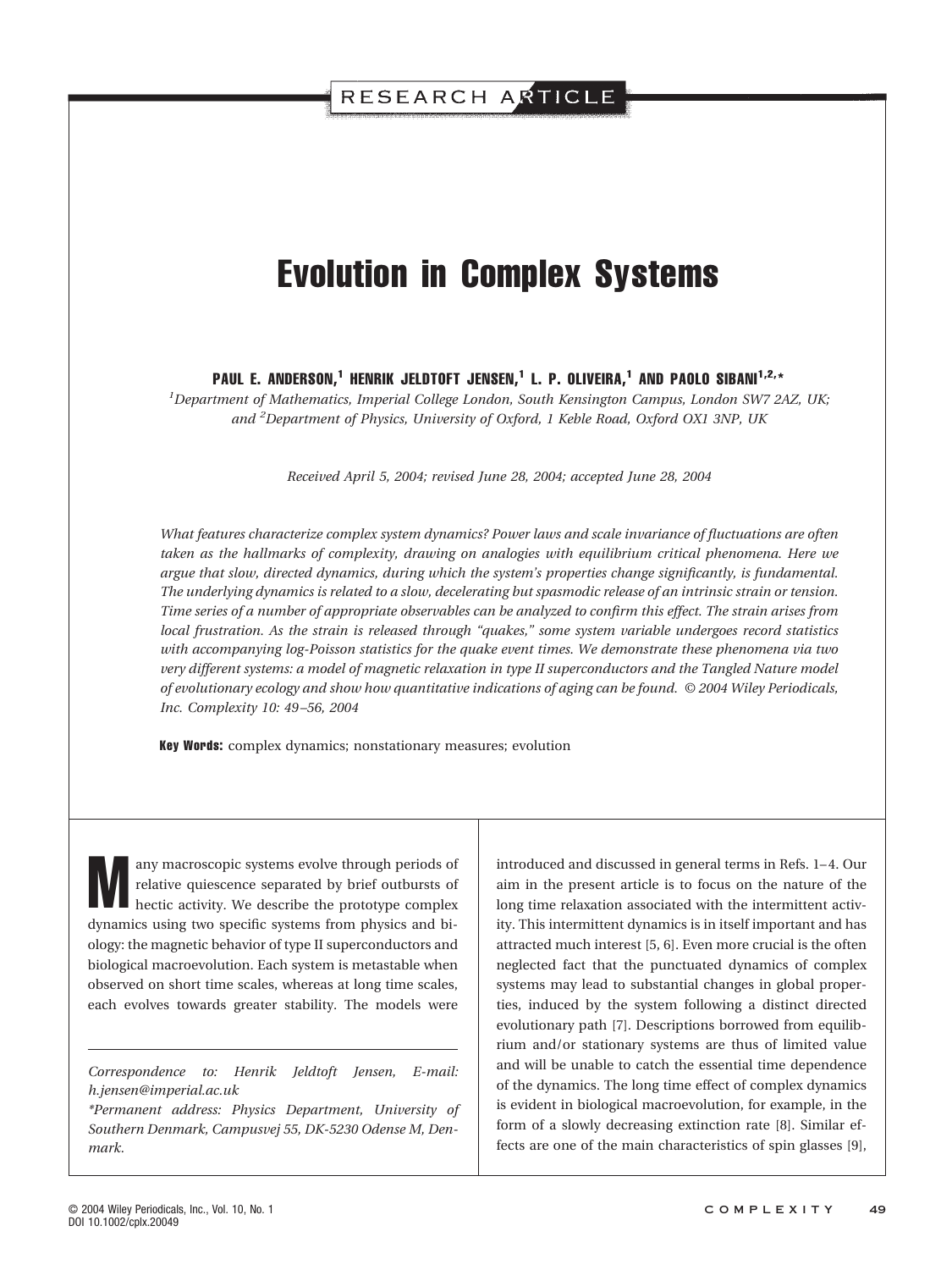and has been suggested to be relevant to the long time behavior of geological faults [10, 11] (though this nonstationary aspect of fault dynamics is often excluded in simple models [12]) and in economics [13].

Why do the properties of a complex system change as a result of the intrinsic system dynamics and how can this change be described quantitatively? In general terms, this is because complex systems consist of many components coupled together through a network of interactions. Because it is unlikely that the first, random configuration fully or even partly optimizes all interactions, a complex system will initially be in a state of high frustration and strain, i.e., in a state unable to locally fulfil all constraints imposed by the mutual interactions in a many component system.

The ensuing dynamics will act to release this strain and thus relax or optimize the system, resulting in a more stable configuration. A many component system needs to find combined dynamical moves that collectively improve the distribution of interactions. Most of the dynamics of the individual degrees of freedom will not add up in a coherent and constructive way but will give rise to fluctuations about some metastable configuration. However, the inbuilt strain of the initial configuration does exert a directed push on all the components and will once in a while lead to coherent rearrangements of parts of the system. These essential events will be like snow avalanches or earthquakes in a geological fault. They induce an irreversible change in the properties of the system. We will call these events *quakes* to stress their dramatic effect on the stability of the system.

It is important to distinguish the dynamics of complex systems presented here from the avalanche scenario outlined for Self-Organized Critical systems (SOC [5, 6]). SOC systems emphasizes that the concept of scale invariance or criticality (as encountered in equilibrium phase transitions) are of generic relevance to complex systems. The reason for this, as was argued in the seminal article by Bak et al. (BTW; [14]), is that large collections of interacting over-damped degrees of freedom that evolve according to dynamics controlled by thresholds will, if they are slowly driven by external actions, self-organize into a state that lacks any characteristic scale except for the one imposed by the finite system size. The widespread observation of power laws in nature is, within the SOC paradigm, considered to be a consequence of the anticipated scale invariance of the *stationary* selforganized critical state. These power laws are the stationary probability distributions describing the SOC response in terms of (generalized) avalanche events. Let us mention a few examples. In the BTW sandpile model [14], sand is sprinkled on to a surface at random. After a while, a stationary state is expected to develop in which the distribution of sand avalanches is described by a power law [15]. In the forest fire model [16], a stationary state is established by randomly growing trees at rate *p* on the empty sites of a lattice and having lightning ignite a tree at a much smaller

frequency  $\nu$ . The self-organized stationary state was expected to lead to a scale invariant distribution of the sizes of fires [17].

For completeness, we mention that Boettcher and Paczuski [18] have used the term aging in a less restrictive way, than we do in this article, in their study of the Bak-Sneppen model [19]. In this model, the return time of the activity of an individual avalanche depends on the age of that avalanche. This type of aging is unrelated to the phenomena we discuss here because it doe snot involve any change with time of physical properties.

Whereas the focus in SOC is on the power laws encountered in the stationary state, the dynamics of complex systems we describe here concentrates on the fact that the quakes of complex systems gradually change both the physical and statistical properties of the system. We do not claim that complex systems are necessarily scale invariant and described by power laws, but we stress that the effect of a quake is to take the complex system into a new metastable configuration differing slightly from the previous state. Because the quake released some of the strain or improved a collection of interactions, this new metastable state will tend to be more stable. Hence, ever larger fluctuations are needed to take the system out of consecutive metastable configurations. Figure 1 illustrates the situation schematically. The system will tend to spend more and more time in the metastable states as it searches for a sufficiently large fluctuation that brings about a new and, on average, more stable configuration. This leads to a slowing down of the pace of evolution.

To make this sketch more concrete and to be able to describe a methodology for observing and analyzing the slow but crucial evolution of system properties, we now turn to a discussion of two specific systems. We choose two very different phenomena to illustrate the general nature of the description and analysis: magnetic relaxation in type II superconductors [1, 2] and biological macroevolution [3, 4]. A similar analysis can be carried out for spin glasses [20, 21]. We emphasize that the analysis is nonintrusive and applicable to any system for which the time evolution of an appropriate observable is available.

The qualitative description of the previous paragraph suggests that the dynamics of complex systems tends to on average increase the stability or decrease what we call in Figure 1, fickleness. The transition from one metastable configuration to the next is accompanied by a drift in some measure: flux density for the model superconductor [1, 2], population size for the model ecosystem [3, 4] and energy in the spin glass model [20, 21]. We call this measure the record parameter because its temporal evolution consists of a sequence of ever increasing record values. Each new record is triggered by a quake. On a logarithmic time scale, the quakes are essentially instantaneous and hence the quake number  $k$  is well determined by a single time,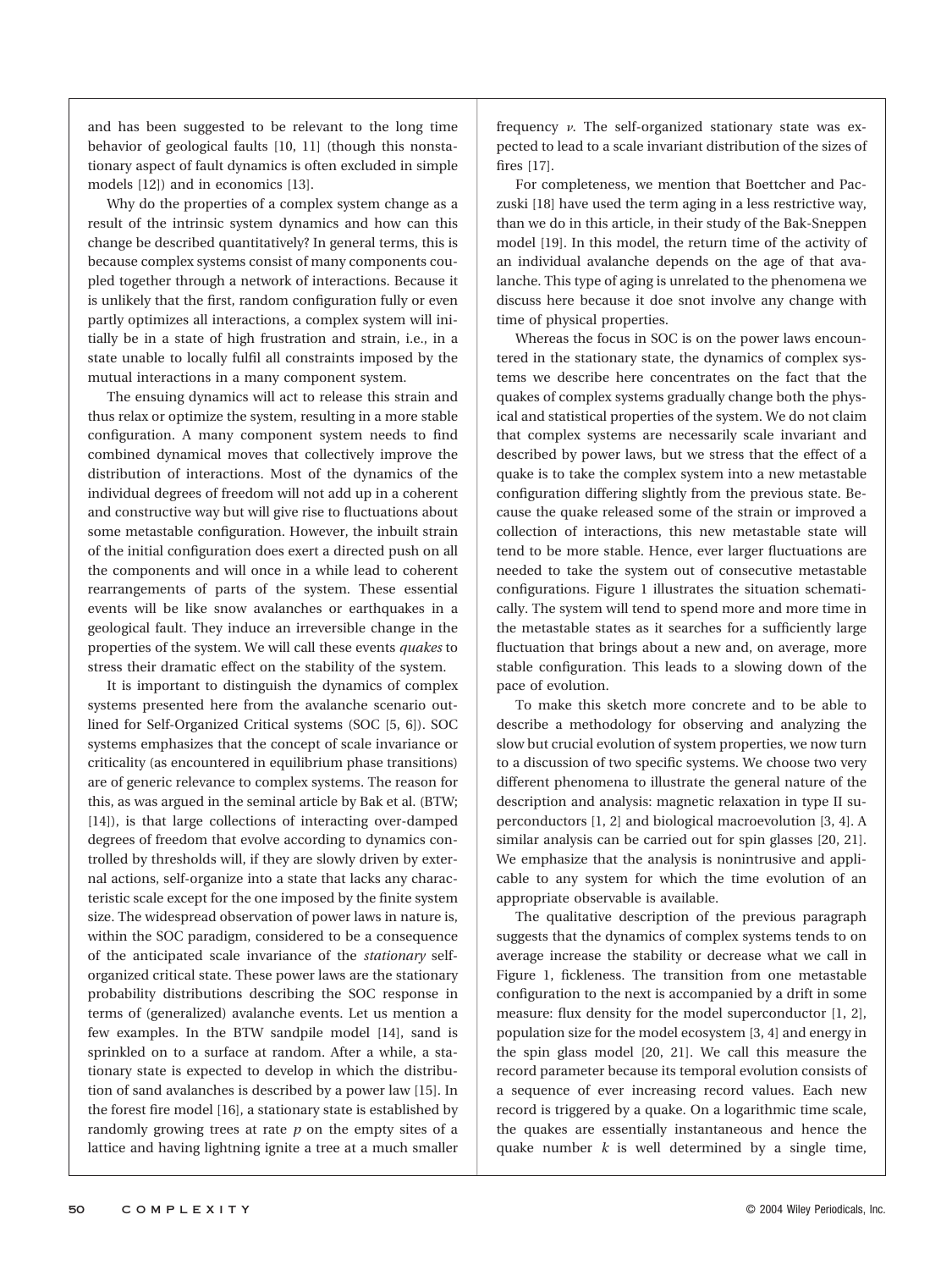

The dynamics of a complex system can be qualitatively summarized by considering the relation between time, configuration, and fickleness. The smaller the fickleness value (i.e., the lower it is along the z-axis) the more stable the system becomes. The long time dynamics consists of a slow evolution in the form of jumps, or quakes, from one metastable configuration to the next, indicated by the sequence of ever deeper wells, or valleys, at the left of the figure. The quakes are only seen when the system is observed over many decades of time, hence the logarithmic time axis. The dynamics between the quakes is represented by the magnification shown on the right. On a linear (short) time scale, the system undergoes smaller jumps between sub-valleys within a single main valley. Short time dynamics slightly improves the stability of the system as indicated by the decrease of the system's fickleness with time. The quakes have a similar effect on a logarithmic time scale, as indicated by the deepening of the valleys on the left of the figure.

namely,  $\ln(t_k)$ , the logarithm of the time of the onset of the quake. We now show how the dynamics is characterized by the statistical properties of the logarithmic waiting time between quakes, given by the sequence  $\tau_k = \ln(t_k)$  –  $\ln(t_{k-1}) = \ln(t_k/t_{k-1}).$ 

We consider two models. Both are experimentally and observationally accessible [22–24]. First we consider the gradual penetration of the external magnetic field into the bulk of a type II superconductor after an initial ramping of the external magnetic field up to a fixed value. We use the Restricted Occupancy Model, or ROM [1, 2] to simulate this system. The data presented here are for the more realistic three-dimensional layered version of the ROM. We imagine a stack of two-dimensional superconducting planes. Each plane is divided into  $L \times L$  squares. Here,  $L = 8$  and there are five layers, though similar behavior is seen for different system sizes. A square can contain from zero up to a maximum number of  $N_{c2}$  magnetic vortices. The state of the vortex system is specified by the number of vortices on each square. The vortices interact repulsively with the vortices in the nearest neighbor squares of the same plane (because

parallel magnetic line segments repel each other). The only difference between the three- and the two-dimensional version of the ROM model is an attractive interaction between the vortices in squares right above each other in adjacent planes (an attraction similar to that between aligned compass needles). The model is updated using Monte Carlo dynamics [1, 2]. The density of vortices at the boundary of the system represents the external magnetic field and is kept at a constant level. We monitor how the number of vortices inside the system increases with time as they enter the bulk sites of the model.

We obtain the sequence of quake waiting times,  $\tau_k$ , from a time signal *N*(*t*), which denotes the number of flux quanta inside the superconducting sample. As seen in Figure 2, *N*(*t*) is primarily a monotonically increasing step function. The characteristic behavior of *N*(*t*) can be identified from the observation that *N(t)* is essentially equal to the record signal derived from it. The record is simply the largest value of *N*(*t*) obtained up to time *t*. The jumps in *N*(*t*) define a sequence of quake times  $t_k$  at which new flux quanta are able to penetrate into the sample. The intervals between the quake times are spent rearranging the internal flux in search of a configuration that better accommodates the magnetic pressure of the external applied field. The essential feature of the logarithmic slowing down of the evolution of the complex system's dynamics is modeled by a Poisson (or approximately Poisson) distribution of the logarithm of the quake times [20, 21, 25], i.e., a log-Poisson. This implies that the dynamics of the quakes are most naturally observed on a logarithmic time scale. Figure 2 confirms this, because the average and variance of the number of quakes of a set of independent realisations of *N*(*t*) increases linearly with the logarithm of time, as expected for a log-Poisson process. The logarithmic time dependence is equivalent to a rate of events,  $\nu$ , which decays inversely with time:  $\nu \propto 1/t$ . We note that the internal state at time *t* is characterized by the highest number of flux quanta achieved up to that time.

As our second example, we use the Tangled Nature model of evolutionary ecology [3, 4] to simulate the macroevolution of an ecosystem. This is an individual-based model consisting of different interacting genotypes each characterized by a sequence of  $L$  numbers that can be  $+1$  or -1. This is to be thought of as the individual's genotype. For the results shown here,  $L = 20$ , allowing for up to  $2^{20}$ different genotypes, but very similar findings have been obtained for  $L = 8$ . Reproduction is asexual and the reproduction probability of an individual is determined according to a weight function calculated from the frequencydependent interactions it has with other genotypes [3, 4]. During reproduction, mutations can occur with a fixed probability. This leads to motion of the population in genotype space. Death consists of individuals being removed from the system with a fixed probability independent of time and genotype.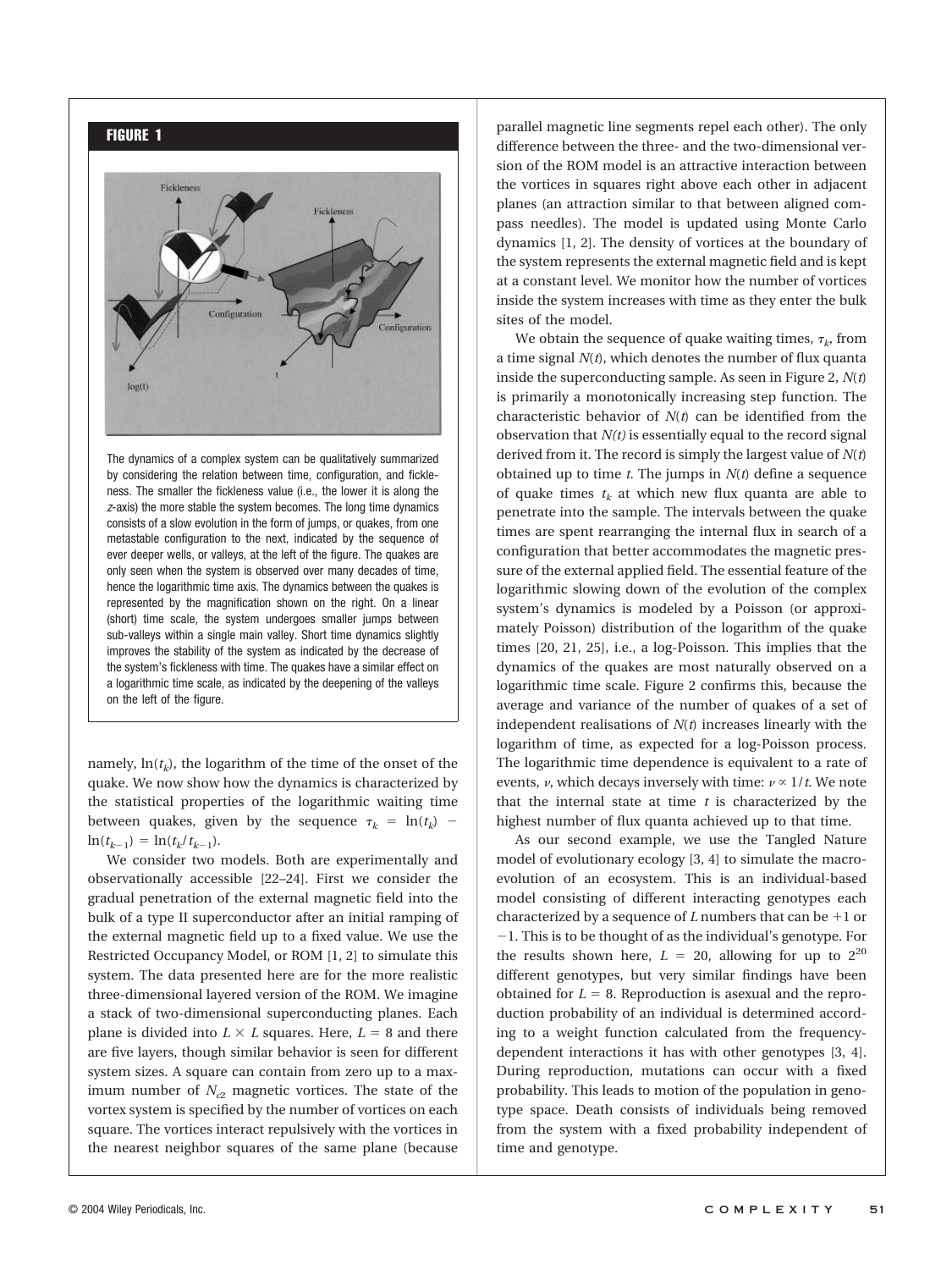## FIGURE 2



Temporal evolution in the ROM and the Tangled Nature model. The top plots show the value of  $M(t)$  (and the corresponding records) for a single realization. The bottom panels show the average behavior obtained from a set of realizations. The solid lines indicate the average number of quakes up to time  $t$ . The variance in the number of quakes is shown by the dotted curves. Both quantities exhibit an approximately linear dependence on the logarithm of time, as expected for a log-Poisson distribution.

The time signal  $N(t)$  is defined as the size of the entire population of the ecosystem. The choice of measure is not strictly unique. It is obviously important for the experimental or observational verification of the scenario outlined here that more than one choice exists for the signal *N*(*t*) in general. For example, the records of the total number of occupied genotypes follow a very similar pattern to the total population. We see in Figure 2 that the population size exhibits an overall increase with time, though fluctuations can make *N*(*t*) decrease for short intervals. For a single realisation of *N*(*t*), we derive the record signal, i.e., the largest value of *N*(*t*) obtained up to time *t*. The quake times are identified as the record times of *N*(*t*). The exact relation between these record times and the transitions between different metastable states of the Tangled Nature model is not clear, but our numerical investigations give us good reason to believe that the statistics of the record times mirrors the statistics of the transition times between metastable states. Averaged over a collection of independent realizations, *N*(*t*) is found to increase logarithmically. Thus the record is a good indicator of the long time behavior of *N*(*t*). We expect the quakes occurring at these times (corresponding to reorganisation through species extinction and creation) to be responsible for the gradual collective adaptation observed in the model [3, 4]. The quake times in this model are more difficult to identify compared to the ROM because of stronger fluctuations. Figure 2 shows that the records follow the same Poisson statistics on a logarithmic time scale as discussed above for the magnetic flux model. Again we see that the average and variance of the cumulated number of quakes increase linearly with the logarithm of time. The difference in the slopes might be attributed to a certain degree of over-counting. This may happen when a single quake is composed of a rapid succession of microquakes, which may be counted as separate quakes, even though strictly they are part of the same quake. The precise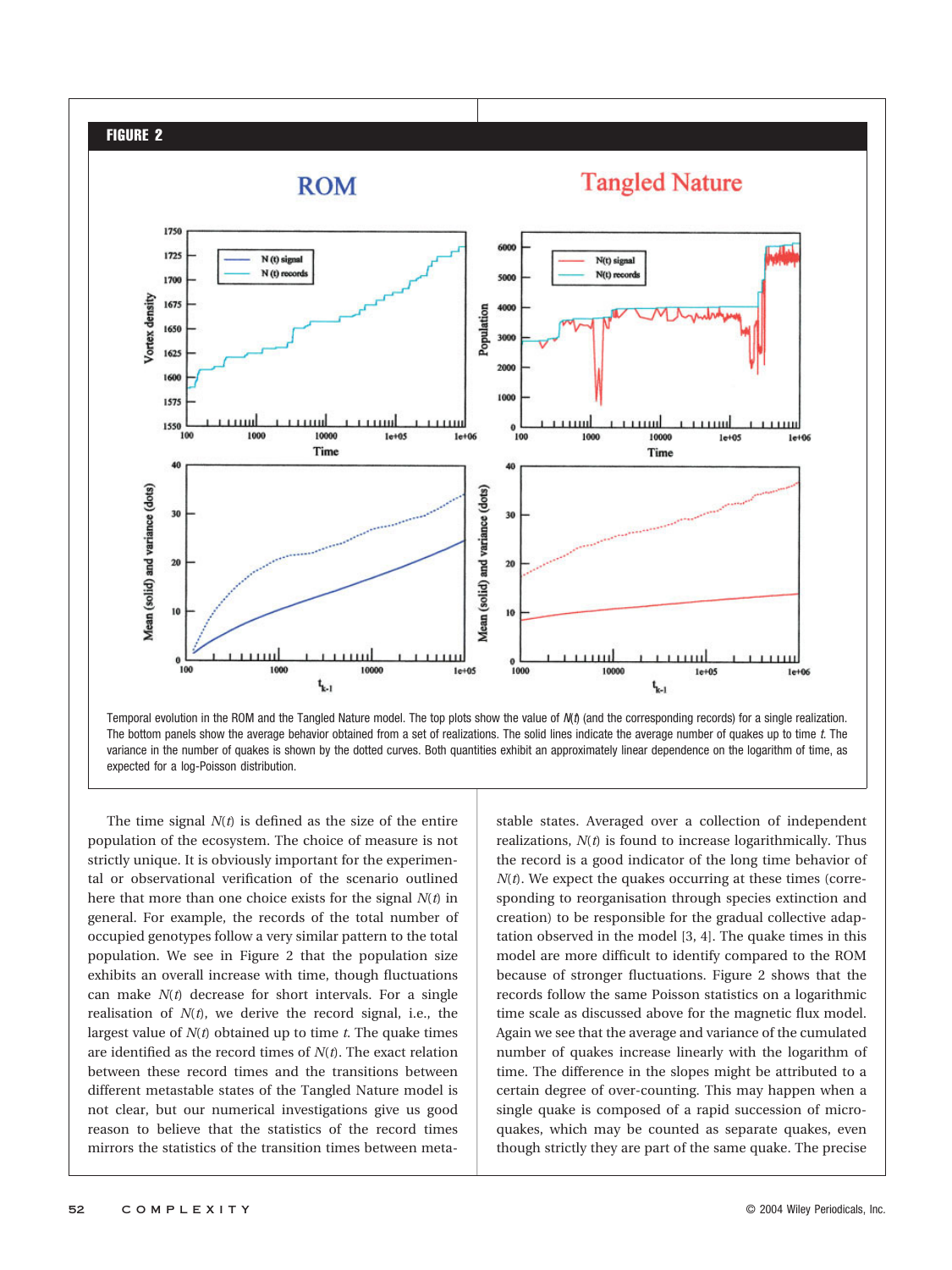### FIGURE 3



Evidence of aging. The plots on the left show the ratio of the waiting time between quakes,  $t_k-t_{k-1},$  and the time of the ( $k-1$ )th quake  $t_{k-1},$ as a function of  $t_{k-1}.$  For a stationary process, where the average value of the durations  $t_k-t_{k-1}$  is a constant,  $\Delta t$  say, this ratio will decay to zero like  $\Delta t' t_{k-1}$  with increasing  $t_{k-1}.$  For the two models considered here, the ratio remains nearly constant over about six orders of magnitude. The slight decay at late times is due to the finite time  $\mathit{T_{obs}}$  of the entire time sequence, which imposes the constraint  $\mathit{t_k} - \mathit{t_{k-1}} < \mathit{T_{obs}} - \mathit{t_{k-1}}.$ The panel to the right shows the cumulative distribution for this ratio in the two models. For a stationary process, this function would be a step function equal to one for  $(t_k - t_{k-1})/t_{k-1} > 0$ .

identification of quakes in Tangled Nature is a very difficult problem.

The constant logarithmic rate of quake events implies that the average waiting time between quakes grows linearly with the age of the system. This implies that the variable *X*  $(t_k - t_{k-1})/t_{k-1}$  should fluctuate about a constant value. This behavior is to be distinguished from an ordinary Poisson process for which the average time between events is independent of time. In this case the variable *X* will exhibit a rather rapid decay proportional to  $1/t_{k-1}$ . However, note that for a finite observation time  $t_{\text{obs}}$ , the ratio *X* must decrease as  $t_{k-1}$  approaches  $t_{obs}$  because  $t_k - t_{k-1}$  cannot exceed the value  $t_{obs} - t_{k-1}$ .

In Figure 3, we show that for both models, *X* varies no more than one order of magnitude even though  $t_{k-1}$  spans six orders of magnitude. Thus, the older the system (equivalent to large values of  $t_{k-1}$ ) the longer the time between records,  $t_k - t_{k-1}$ . The correlation functions shown in Figure 4 indicate that correlations between consecutive quakes are negligible. We see that after a fast decay of the correlation function, a degree of negative (anti) correlation occurs before the correlations approach zero. It should also be noticed that these anti-correlations become more pronounced as the observation time  $t_{\text{obs}}$  increases. (The largest  $t_{\text{obs}}$  in either case is one million: the number of time steps the simulations ran for.) The anti-correlation is due to the fact that, for a given observation window, a longer-than-average quiescent period will most likely be followed by a shorter one. This is because the activity slows down like  $1/t_{k-1}$ . It is accordingly impossible to achieve an observation window that is long compared with the longest waiting time, and the numerically estimated correlation function is therefore always influenced by the finite duration of the observation no matter how big this window is taken to be. The effect can be easily mimicked in a standard Poisson process, but is not usually observed because under usual circumstances, the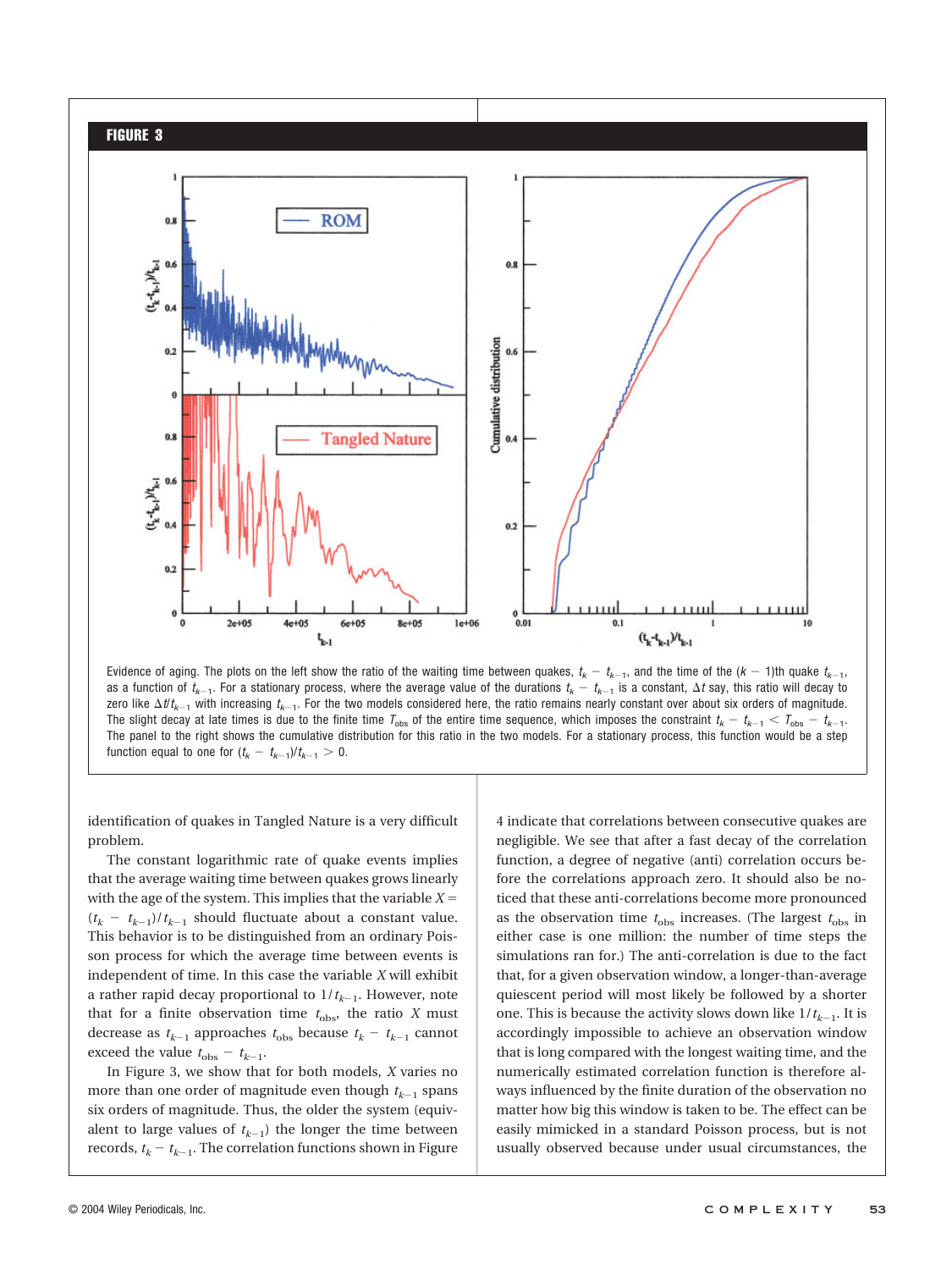

The plots show, as a function of  $m$ , the correlation between  $\tau_k$  and  $\tau_{k+m}$  where  $\tau_k = \ln(t_k) - \ln(t_{k-1}) = \ln(\tau_k/t_{k-1})$  is the difference between the logarithmic times of occurrence of two successive quakes. The rapid decay of  $C(m)$  agrees reasonably well with the theoretical form of a log-Poisson process, i.e., a Kronecker delta in m. The modest amount of anti-correlation seen for intermediate m values is due to observational effects; see main text.  $t_{\text{obs}}$  is the observation time. For example,  $t_{\text{obs}} = 10,000$  means that only records that occur before  $t = 10,000$  are included in the analysis. Short range anti-correlations are observed for all window sizes.

observation window can always be chosen to be much longer than the average time between the events.

The rapid decay of the correlation functions does not of course imply that the quakes are statistically independent, though it is consistent with assuming independence. If the quakes are independent, the logarithmic time intervals between quakes should be exponentially distributed. In Figure 5 we show that this is the case, to a good approximation. We consider this finding as further indication that consecutive quake waiting times are essentially statistically independent.

It is worth mentioning that it is difficult to precisely identify the metastable states. The transition from metastable state to the next might be best described by the change in some measure characterising the stability of the configurations. This might be an eigenvalue of the stability matrix associated with a set of effective evolution

equations or, as in the simulation study of spin-glass relaxation in Ref. 21, from a very detailed analysis of the internal energy. In general one will have to rely on the measures that are accessible, though perhaps less than optimal. We have demonstrated here that record dynamics in complex systems can be analyzed approximately even if all one can obtain is some simple macroscopic measurable quantity.

Metastable systems of great complexity with huge numbers of interacting heterogeneous components are common throughout nature. It is crucial to realize that they are forever evolving at a decelerating pace toward configurations of greater stability, and so concepts from equilibrium and stationary systems will only be of relevance over relatively short time scales. We have demonstrated above how aging and record dynamics can be detected and described within an analytical framework.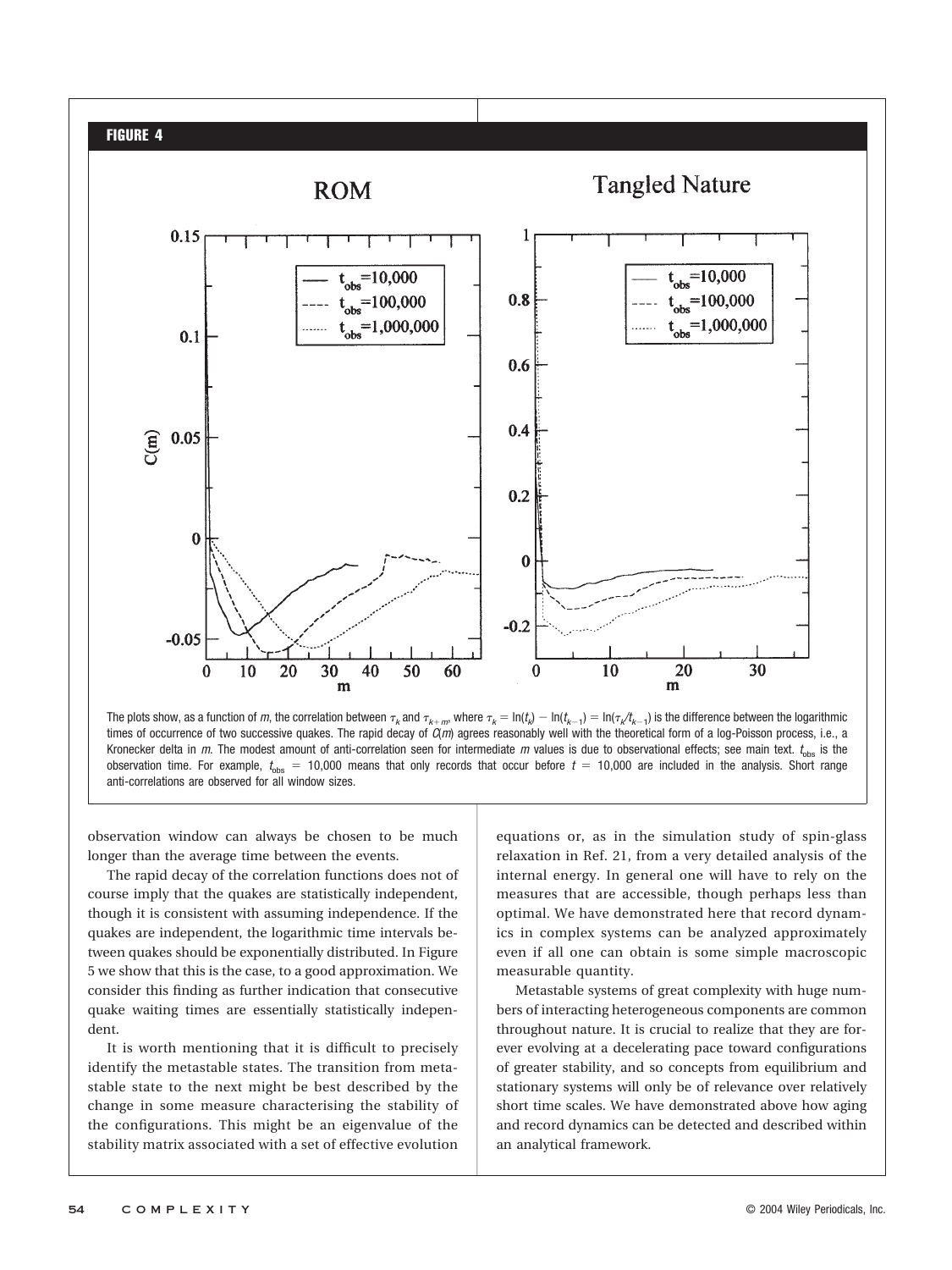



As further evidence that the records, or "quakes," follow the log-Poisson distribution, we include the distribution of the log waiting times for both the ROM and the Tangled Nature model,  $P(\tau > x)$ . For reference, we have shown an exponential distribution (broken line). If a series of records follows the log-Poisson distribution, the cumulated distribution of the log waiting times should follow an exponential [25]. The fit is good in both cases and provides a strong indication that the data do indeed obey a log-Poisson.

#### ACKNOWLEDGMENTS

We are indebted to Andy Thomas, Dan Moore, and Gunnar Pruessner for their support with the computations. Support from EPSRC, the Portuguese FCT, a visiting fellowship from

EPSRC, and financial support from the Danish SNF are gratefully acknowledged. We thank D. Sornette for directing us to some relevant literature.

#### **REFERENCES**

- 1. Nicodemi, M.; Jensen, H.J. Equilibrium and off-equilibrium dynamics in a model for vortices in superconductors. Phys Rev B 2002, 65, 144517.
- 2. Jensen, H.J.; Nicodemi, M. Memory effects in response functions of driven vertex matter. Europhys Lett 2002, 57, 348 –354.
- 3. Christensen, K.; di Collobiano, S.A.; Hall, M.; Jensen, H.J. Tangled nature: A model of evolutionary ecology. J Theor Biol 2002, 216, 73–84.
- 4. Hall, M.; Christensen, K.; Collobiano, S.A.; Jensen, H.J. Time dependent extinction rate and species abundance in a tangled-nature model of biological evolution. Phys Rev E 2002, 66, 011904.
- 5. Bak, P. How Nature Works. The Science of Self-organized Criticality; Oxford University Press, Oxford, 1997.
- 6. Jensen, H.J. Self-Organized Criticality. Emergent Complex Behavior in Physical and Biological Systems; Cambridge University Press, Cambridge, 1998.
- 7. Ziemelis, K., Ed. Complex systems—Nature insight review. Nature 2001, 410, 241–284.
- 8. Newman, M.E.J.; Sibani, P. Extinction, diversity and survivorship of taxa in the fossil record. Proc R Soc Lond B 1999, 266, 1593–1599.
- 9. Fischer, K.H.; Hertz, J. Spin Glasses; Cambridge University Press, Cambridge, 1991.
- 10. Lee, M.W.; Sornette, D.; Knopoff, L. Persistence and quiescence of seismicity on fault systems. Phys Rev Lett 1999, 83, 4219 –4222.